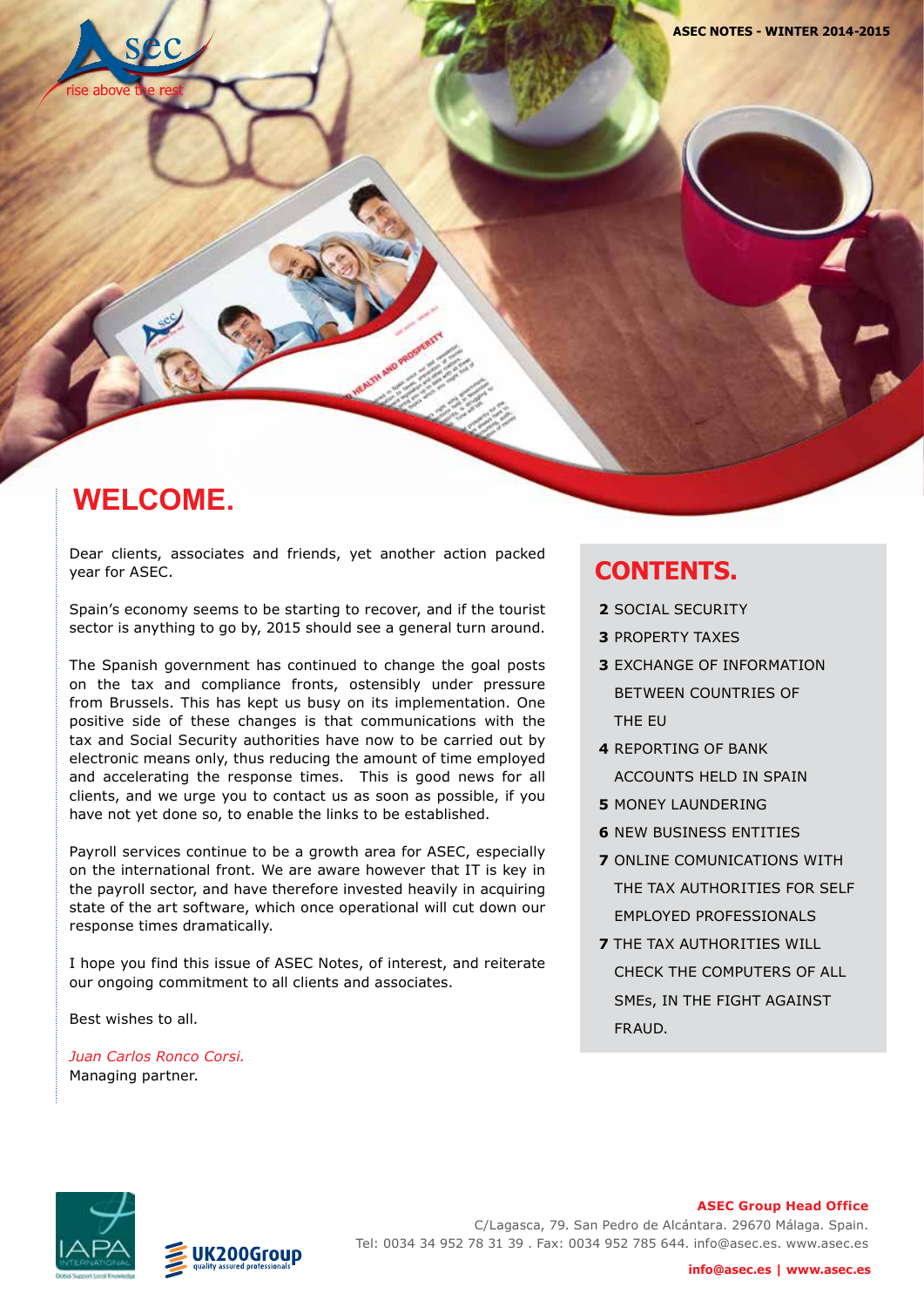

## **SOCIAL SECURITY.**

A. In line with our comments on electronic signatures for taxes, comments on it's worth pointing out that the Ministry of Employment has followed this general policy, and has introduced a similar electronic communication system called NOTESS (no guesses accepted for who came up with this name!).

This system allows direct communication with the Ministry, via internet, something that until recently was very limited. A very important step forward in our dealings with the Ministry on behalf of clients, and it will bring about a dramatic improvement in communications.

The system is mandatory, and if clients don't take the necessary steps to implement it, substantial penalties will arise, AND it will block your payrolls.

We urge clients to take this into account when considering setting up in Spain, or when introducing modifications to existing contracts.

For further assistance contact our help desk on aronco@asec.es

**B.**<br>Social Security will<br>directly of the contributions that inform businesses have to be made monthly for their workers.

The Social Security and Employment Ministry has remitted to employers and trade unions, the draft law that establishes a new system of paying social security contributions.

This will replace the traditional model of self assessment, which has been in operation for decades. Social Security will

make a "personalize quotation" correspondent to each worker, using the contribution code that has been provided by the company.

With this new electronic system, compliance will be simplified and at the same time a saving on costs for the Social Security authorities, by optimizing their human resources, and especially in the collection of total contributions.

Better efficiency will also be achieved, in the control of determinants aspects to the correct collection of the Social Security, through to the wrongful application of benefits payable, among other things.

Even though is difficult to quantify the impact of this new system, Social Security anticipates an increment of at least 171 million Euros.

The introduction of this new system will come with a reduction of administrative charges, a reduction of the formalities applicable, and the frequency of reporting the data. Companies will have the benefit of less administrative charges, which mean savings close to 100 million Euros p.a.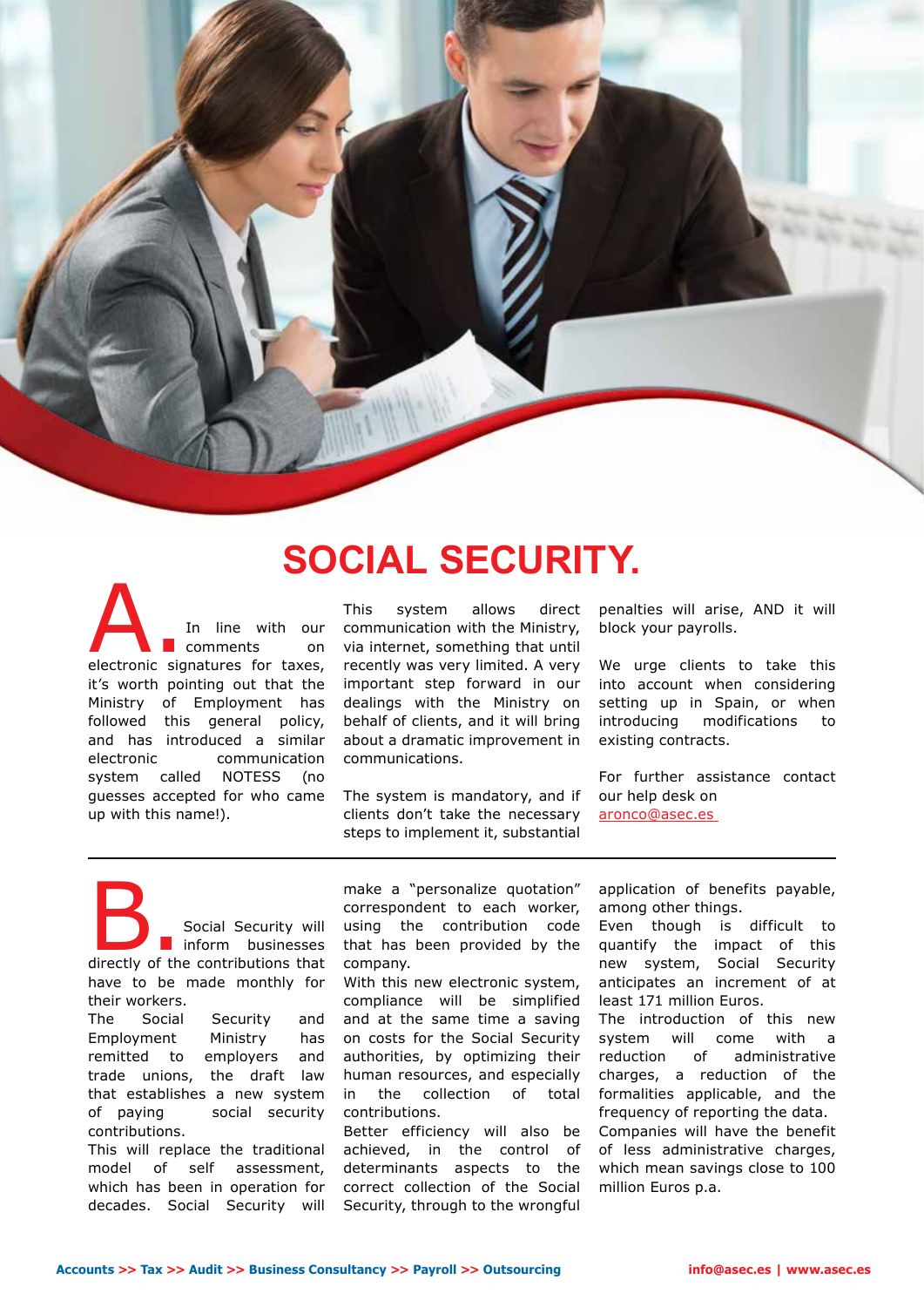



#### **www.asec.es PROPERTY TAXES.**

The rating authorities have estimated that there are more than 1,000,000 homes in Spain not officially declared. Of these some 700,000 are being investigated, so that they can be brought onto the register. In the province of Malaga alone the figure is estimated to be close to 17,000.

These are quite shocking statistic and no doubt there must be quite a few gaps in the information, but when the task is completed the flow of property tax income will no doubt bring in substantial revenue.

# **EXCHANGE OF INFORMATION BETWEEN COUNTRIES OF THE EU.**

The European Parliament has given the go ahead to the European Commission, to enable them request and obtain information from the member states, in relation to: salaries, directors' fees, and income from life insurance policies, pensions, real estate income, dividends, capital gains, as well as details of bank balances held, as from 2017.

It remains to be seen how all this will work out in practice.

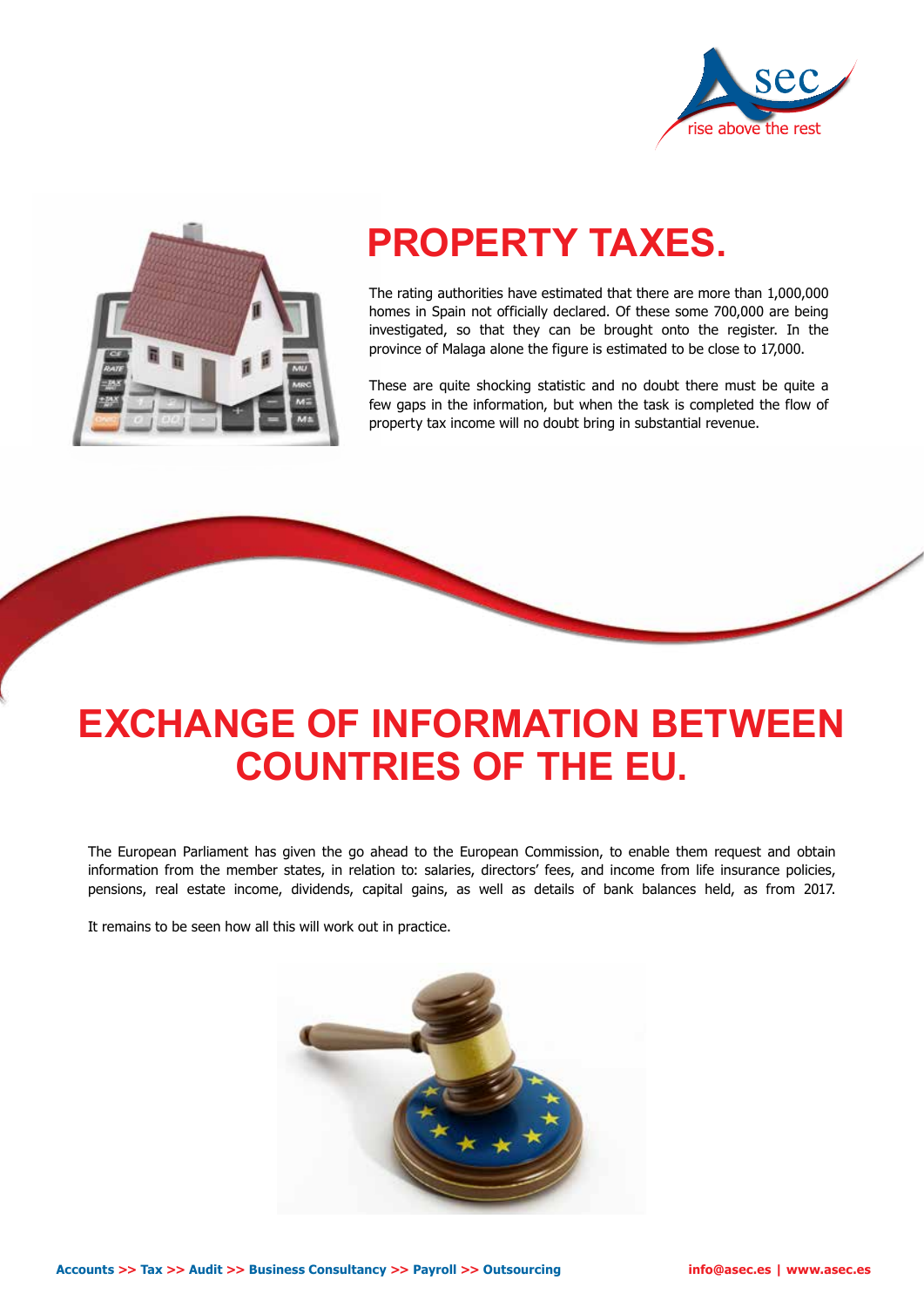# **REPORTING OF BANK ACCOUNTS HELD IN SPAIN.**

<u>as a 2015 page 4 page 4 page 4 page 4 page 4 page 4 page 4 page 4 page 4 page 4 page 4 page 4 page 4 page 4 page 4 page 4 page 4 page 4 page 4 page 4 page 4 page 4 page 4 page 4 page 4 page 4 page 4 page 4 page 4 page 4 p</u>

The Tax Authorities will shortly be able to request details of the account holders of all bank account held in Spain.

In principle no other information will be reported automatically under this procedure, however the Authorities will have the right to request details of all movements, whenever they so deem.

#### **FINANCIAL STRIP TEASE.**

Switzerland that well known financial sanctuary has been forced to bow down to pressure from the EU, the USA, and the OCDE, and has taken steps to virtually eliminate banking secrecy rules. The Swiss tax authorities have gone as far as saying that attempts to hide funds in Switzerland will be reported automatically. The Swiss financial sector represents just under 12% of the country's GDP, the biggest contributor by far, to its economy. Spain, has availed itself of these

changes and is now cooperating on a permanent basis with Switzerland, in the exchange of information related to taxpayers of both countries. The banking sector has assured Spain that Spanish clients have all regularized their tax affairs, under the tax amnesty of 2012.

This in effect will have an effect on the Swiss GDP, but they are concentrating on a turnaround in its financial sector's ability to offer top quality services to its clients, in spite of the new measures.

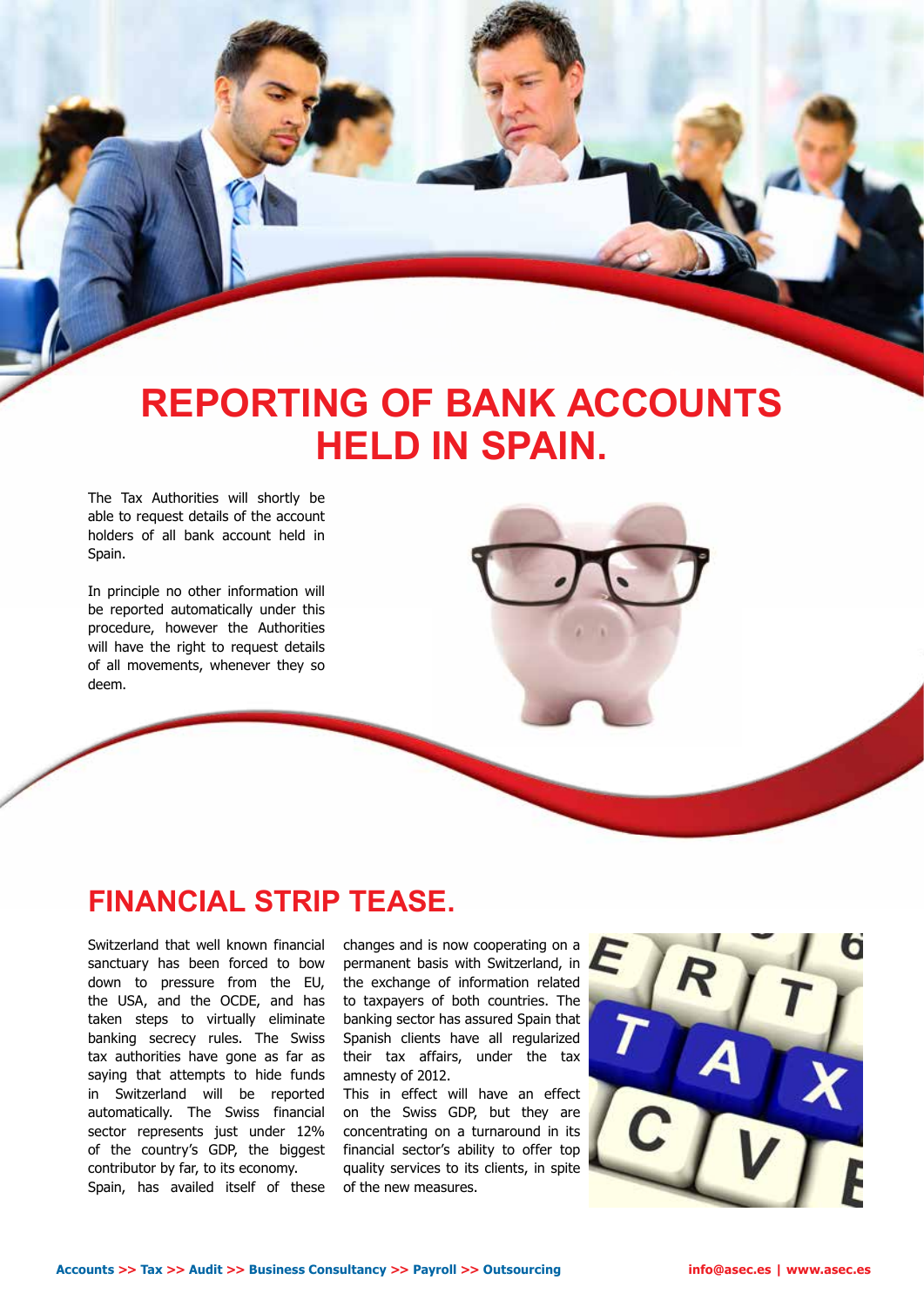

## **MONEY LAUNDERING.**

The Spanish government has recently "softened" its KYC (Know your client) rules for SME'S.

The new legislation, mirrored on the EU directive, brings into the fold the following types of entities, but not exclusively: banks, jewelers, property developers, real estate agents, professional firms, high street shops, casinos, antique dealers, etc.

All these businesses/entities must put in place adequate monitoring systems which will enable them to identify suspect operations, and subsequently report them to the authorities, if their clients are not able to supply adequate compliance documentation. The government however is aware that the above requirements can carry a somewhat onerous commitment for small businesses, and has therefore modified the compliance rules, and a business with an annual turnover of less than 2,000,000 Euros, and no more than 10 employees, is not required to maintain a written manual, amongst other requirements which have been eliminated.

Interestingly politicians will come under closer scrutiny, as well as their direct families! About time I would say.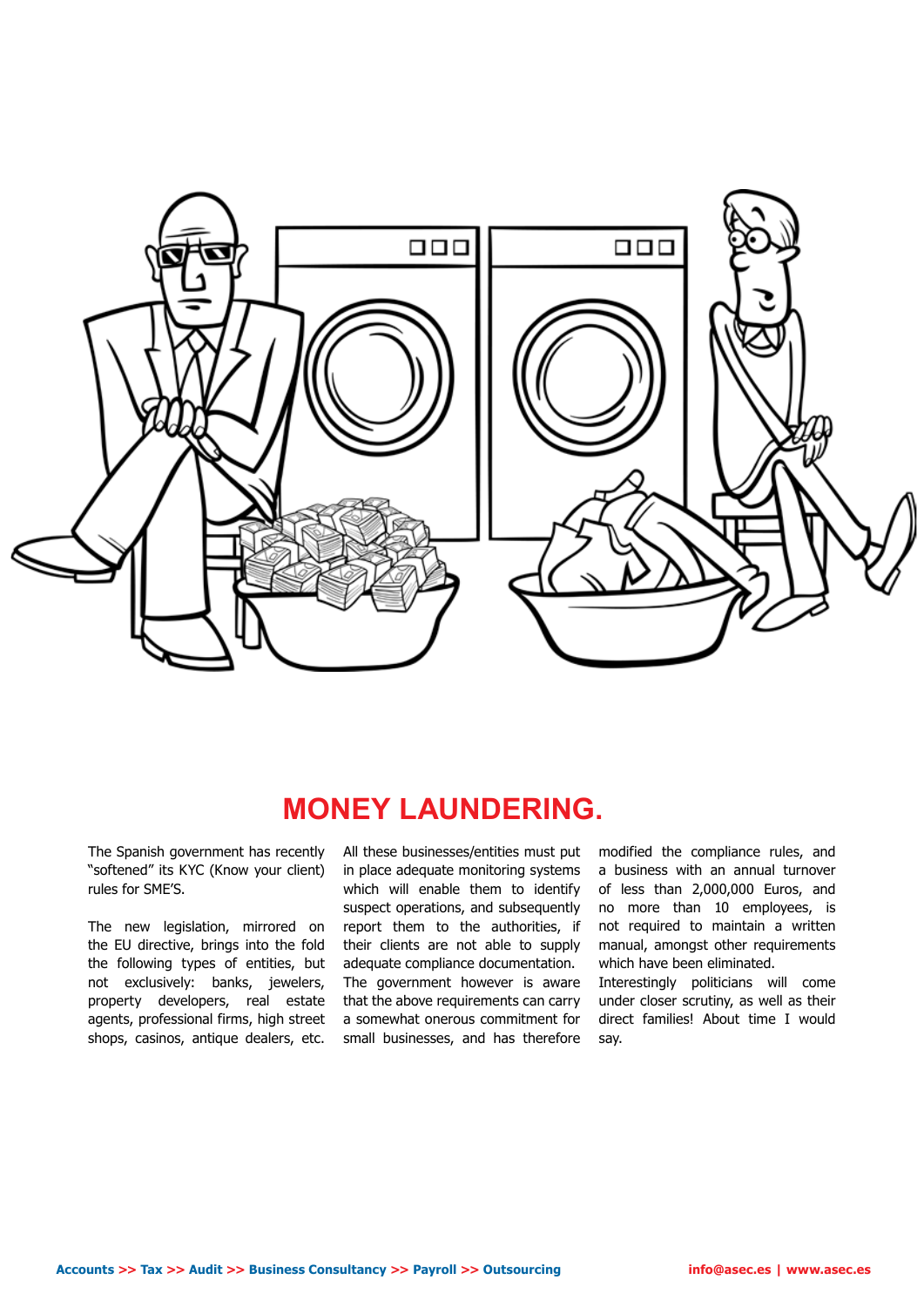

### **NEW BUSINESS ENTITIES.**

Last September new government initiatives came into force, which are designed to create small entity structures for businesses, a half way house between small companies and self-employed professionals or businessmen.

The objective is centered on reducing red tape, as well as reducing the paid up capital requirement to just One Euro. In addition the business person/s will be able to limit their liability in case of insolvency by way of a formula which will be applied to their personal assets.

Another proposal which is now going through parliament is a hybrid of the traditional limited liability company (Sociedad limitada), which will be called SLFS (SOCIEDAD LIMITADA DE FORMACION SUCESIVA). These will carry a limitation on the amount the shareholders will have to cover in the event of bankruptcy, based on a formula.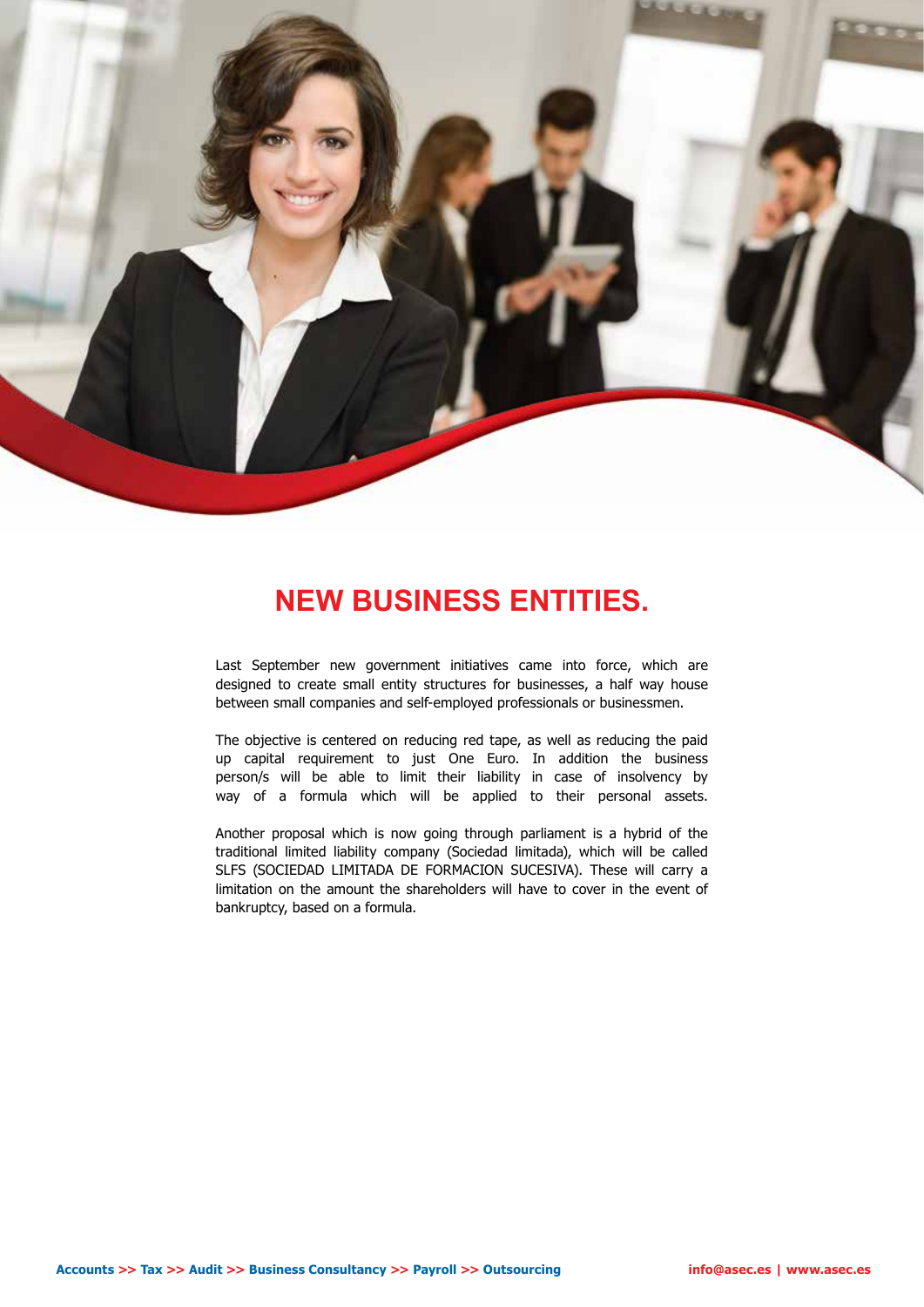### **ONLINE COMUNICATIONS WITH THE TAX AUTHORITIES FOR SELF EMPLOYED PROFESIONALS.**

New rules have come into force which will allow self employed professionals to file for their regular taxes without having to apply for an electronic signature.

A simple SMS communication will suffice.

#### **THE TAX AUTHORITIES WILL CHECK THE COMPUTERS OF ALL SMEs, IN THE FIGHT AGAINST FRAUD.**

This initiative is based on a global review designed to detect false accounting records, especially in the hospitality and construction industries.

This "tax control plan" will change the priorities of the inspection service. From now on they will give greater prominence to the surveillance of midsize companies, especially reviewing their IT systems.

In fact, the Treasury is already visiting medium size businesses. In these inspections, officials of the Treasury have requested direct access to the companies' IT systems.

**The same sources that move inspectors are being "very careful" in this incursion and bring a provided computer equipment compatible with various file systems. A very aggressive entry may be appealed by the companies to court,** 



**claiming that Treasury violated its trade secrets, what in legal terms, means as "address", in this case business.**

Also, the tax authorities are sending numerous requests for information to medium-size companies to keep a check on their regular running expenses. These are expenses

incurred by the company in the day to day to supply their own employees or customers. Also, the Treasury will monitor the postponement of payments requests by companies.

This "Monitoring" will be a regular feature of the "tax surprises" we can expect from now on.